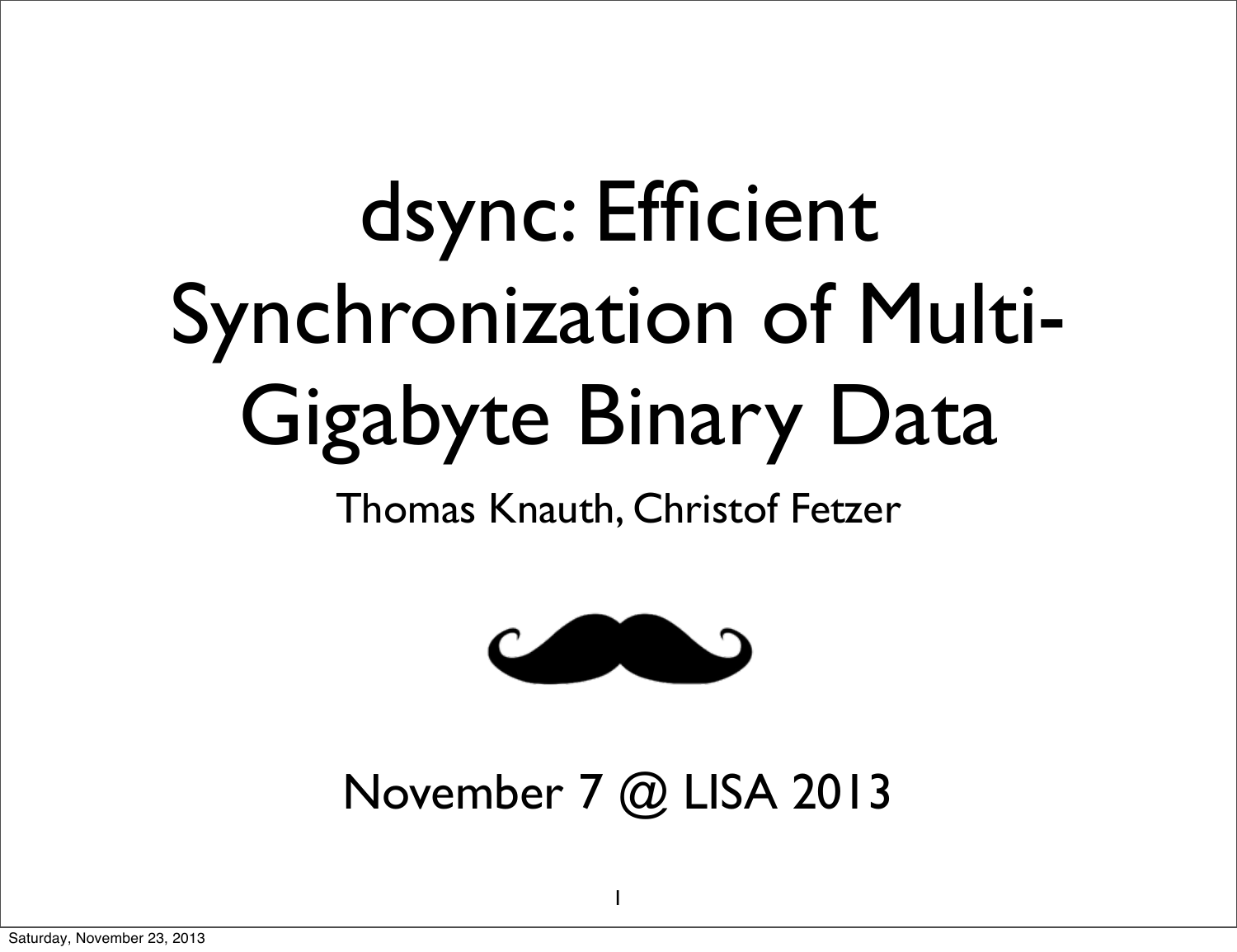#### What's the problem?

- doing backups is important
- backup process should be fast and not waste resources
- just reading 4 TB of data (single disk) takes > 6 hours
- periodic, differential, state synchronization with minimal resource consumption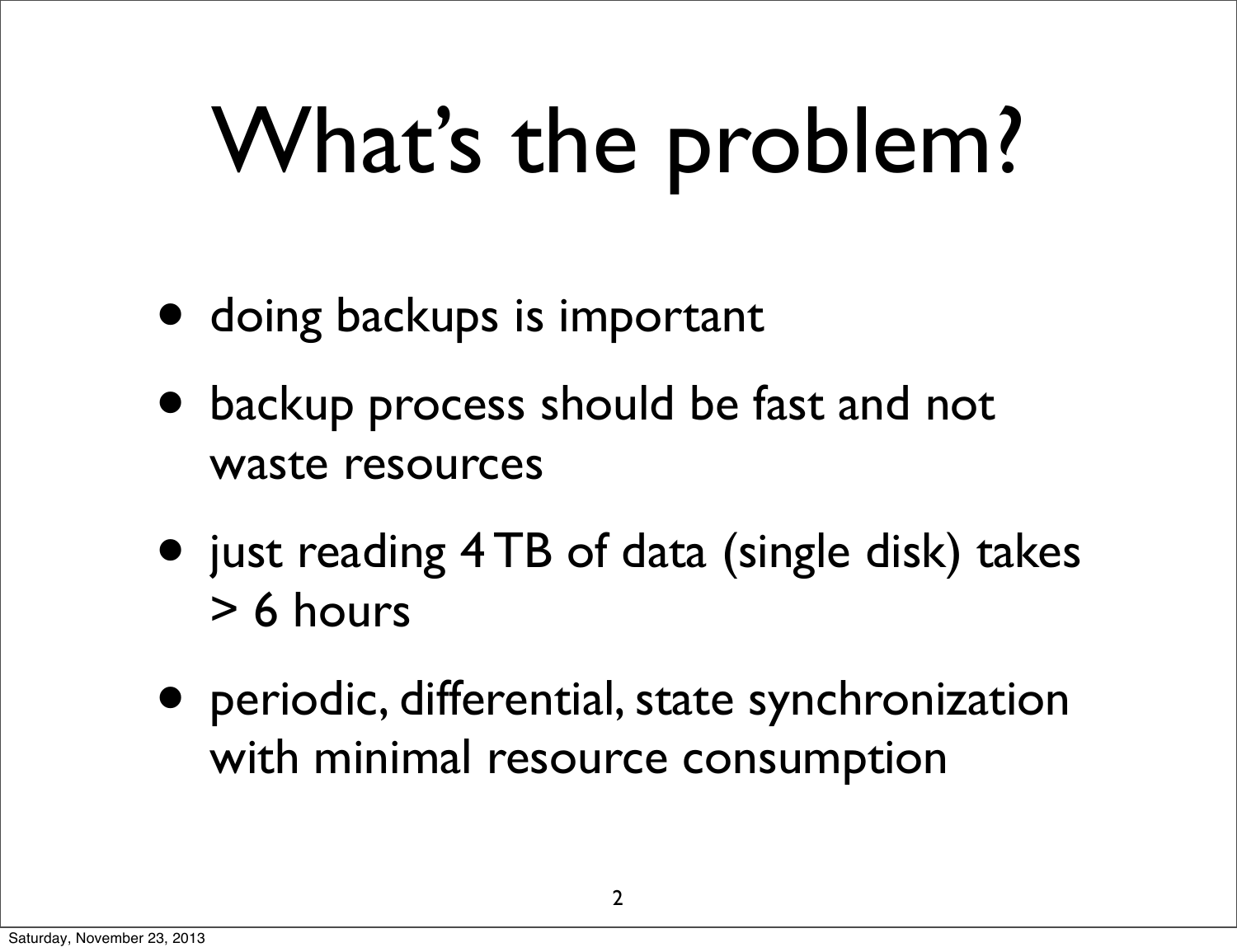### How do you do your backups?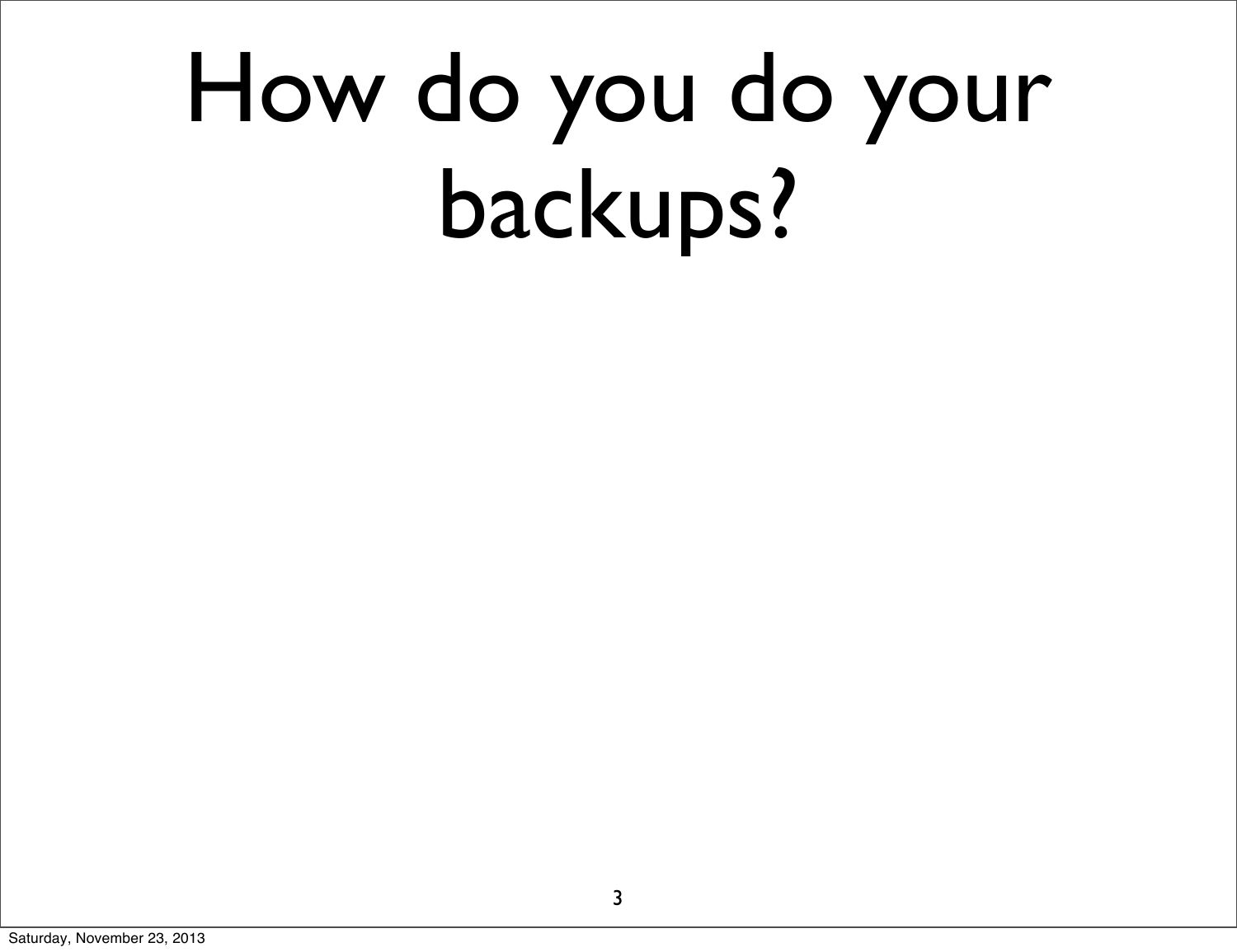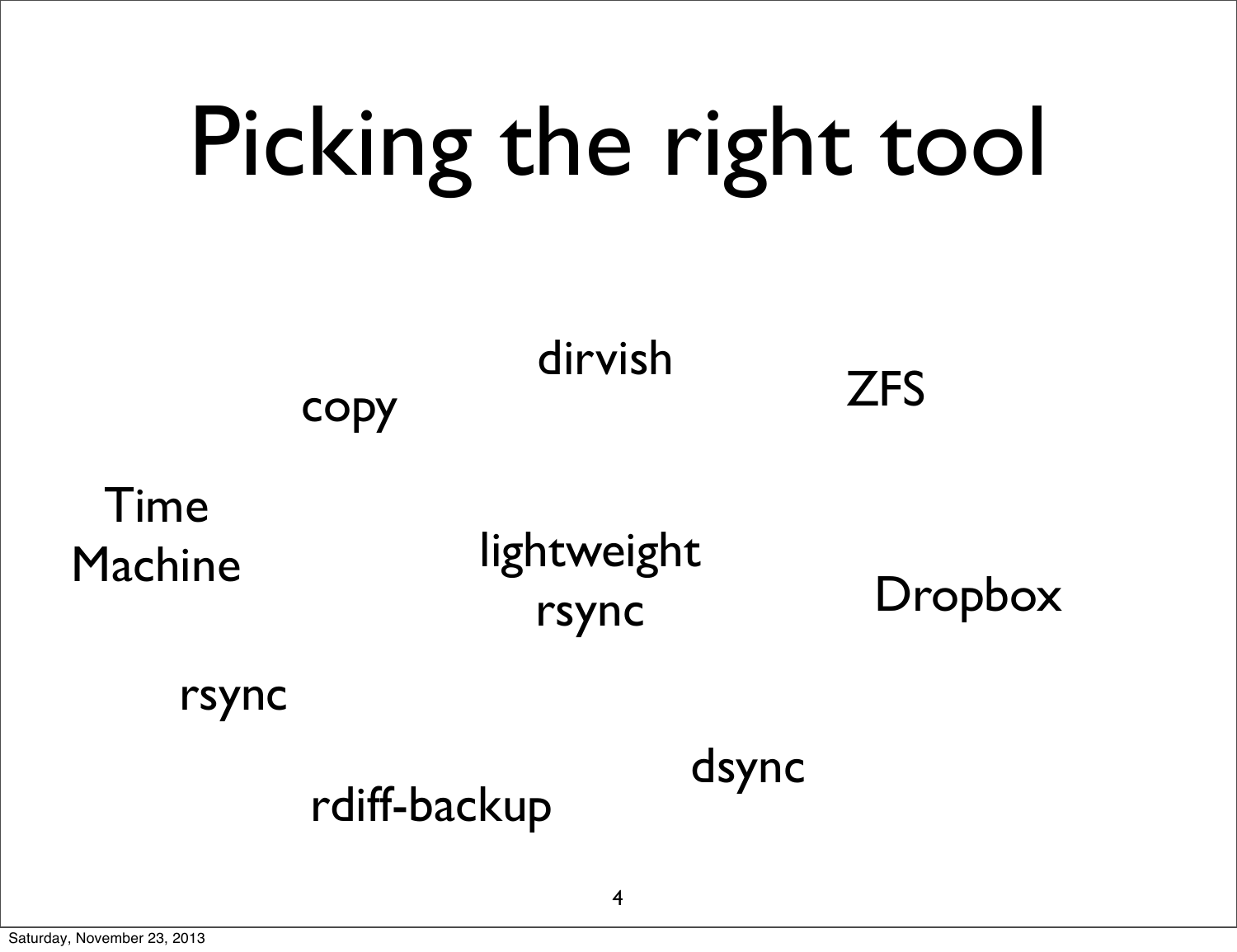## The generalist: rsync

- operates on file system level
- goal is to minimize data transfer
- has significant computational overhead for large (GB) files
- familiar to system administrators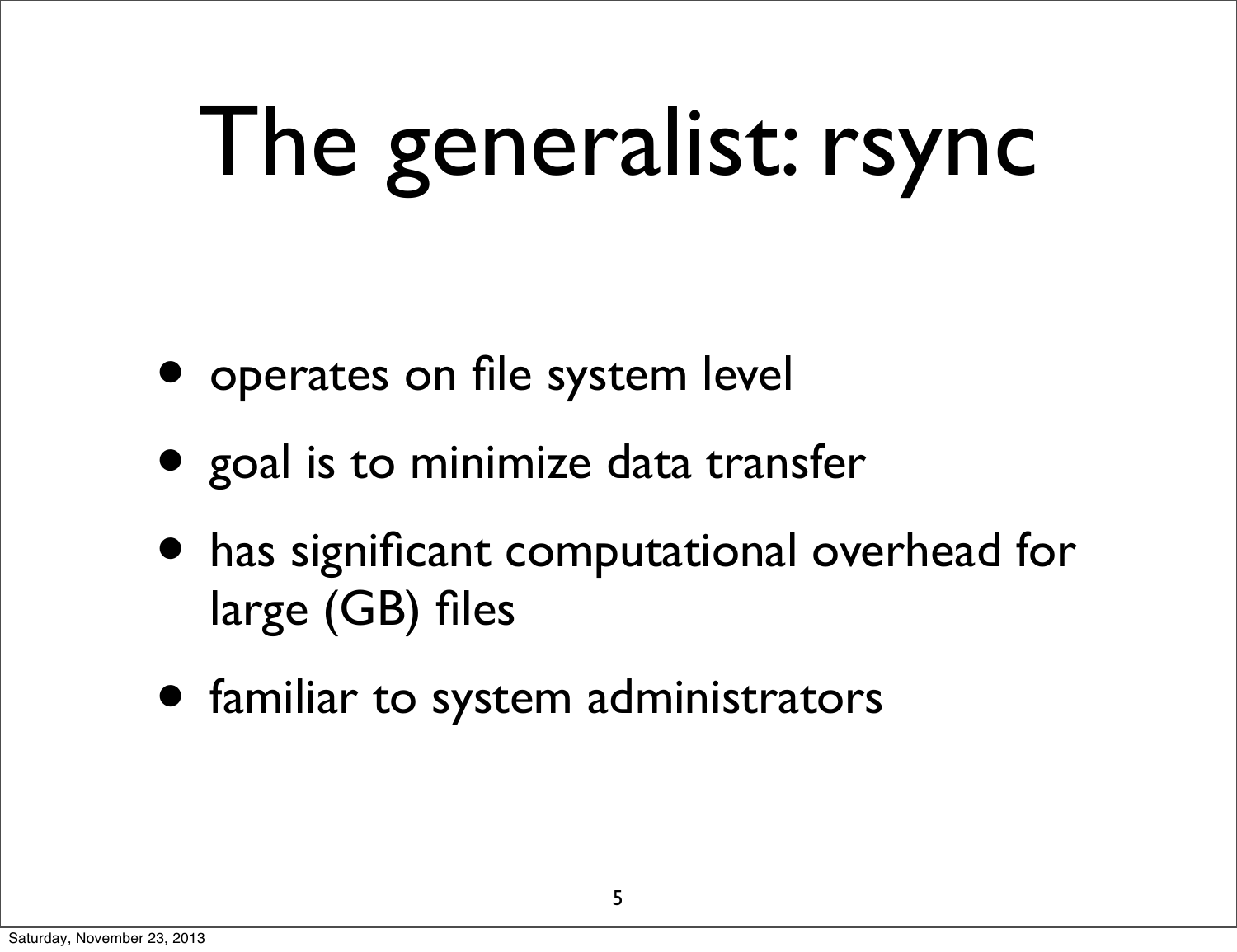# The new guy: dsync

- kernel-space modification
- supplemented by user-space tools
- operates on block device level
	- independent of file system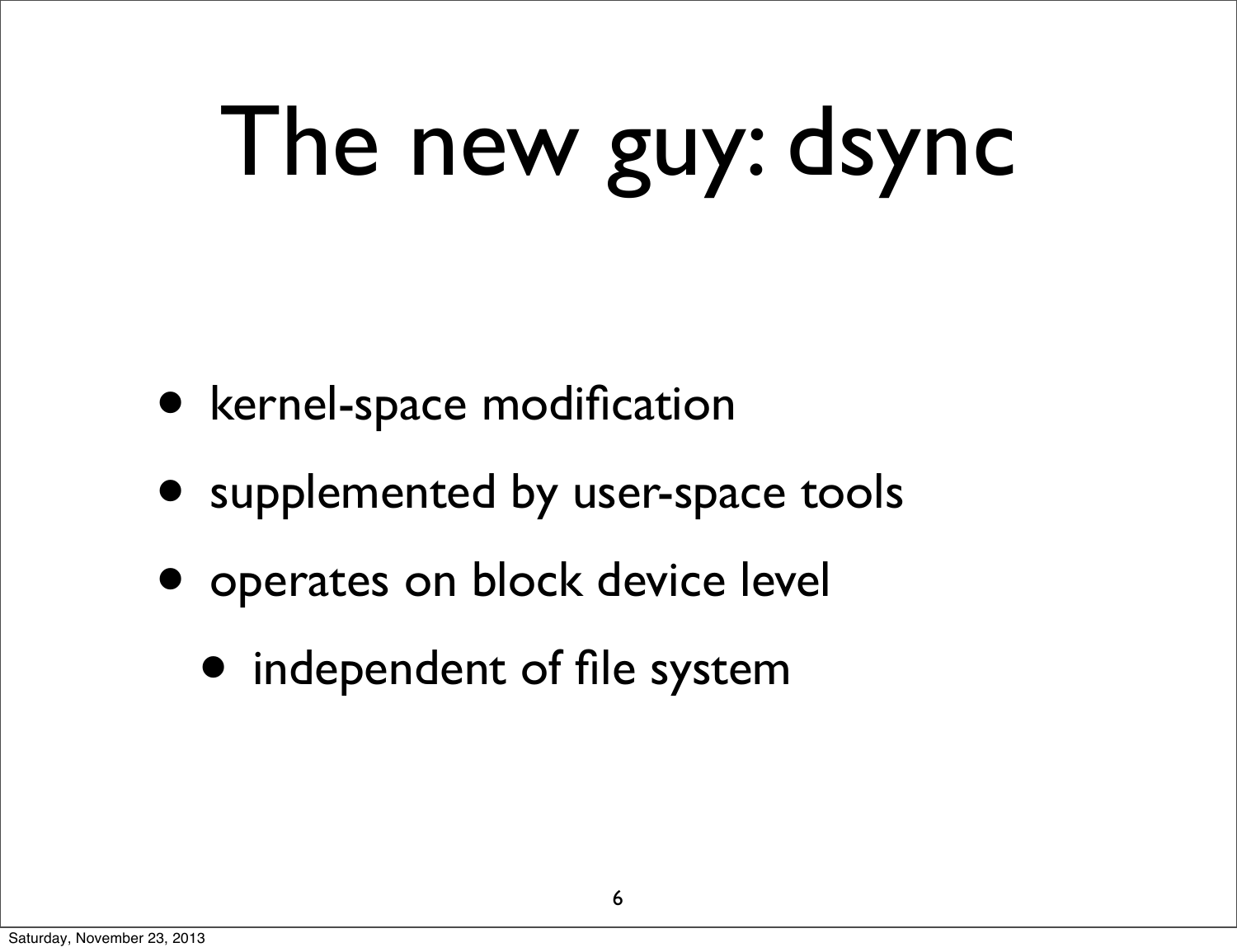#### Where does it fit in the stack?

virtual machine device mapper block device block device

virtual machine

 $T_{\rm eff}$  memory consumption of the tracking data structure

 $t_{\rm c}$ 

 $m_{\rm{max}}$ 

taching disks. Hard disk sizes of 4 TB are standard these

 $d\sigma$  to put this in context, the block-wise dirty sta-

 $\mathcal{L}_\mathrm{L}$  for a 10  $\mathcal{L}_\mathrm{L}$  setup requires 320 MiB of memory.

see two immediate ways to reduce the memory overhead:

1. Increase the minimum unit size from a single block

2. Replace the bit vector by a different data structure,

to 2, 4, or even more blocks.

device mapper

loopback device

file system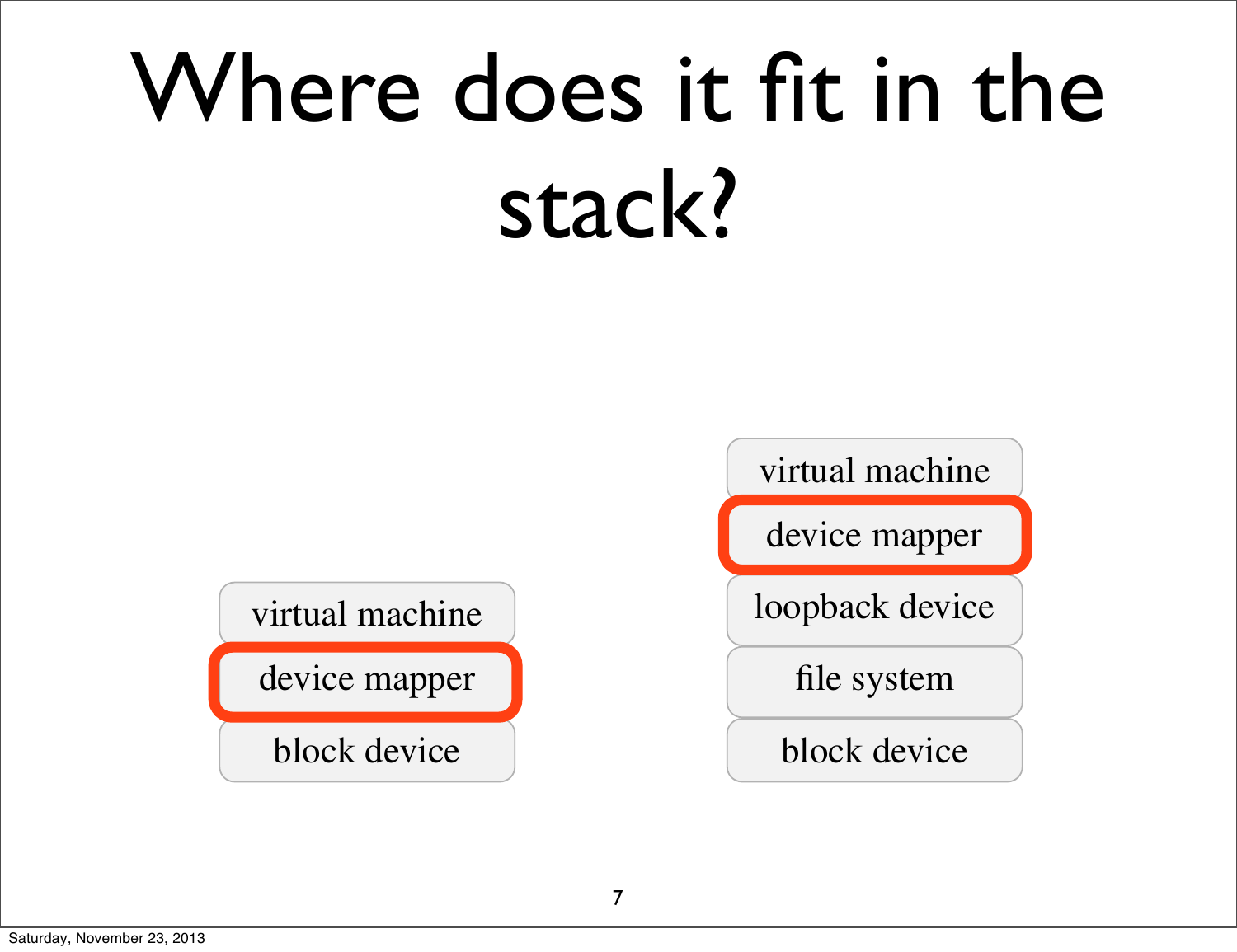### How is dsync implemented?

- modification to device mapper module (drivers/md/dm-linear.c)
- one bit per 4 KiB block
- for example, 4 TiB disk requires 128 MiB bit vector
- in-memory data structure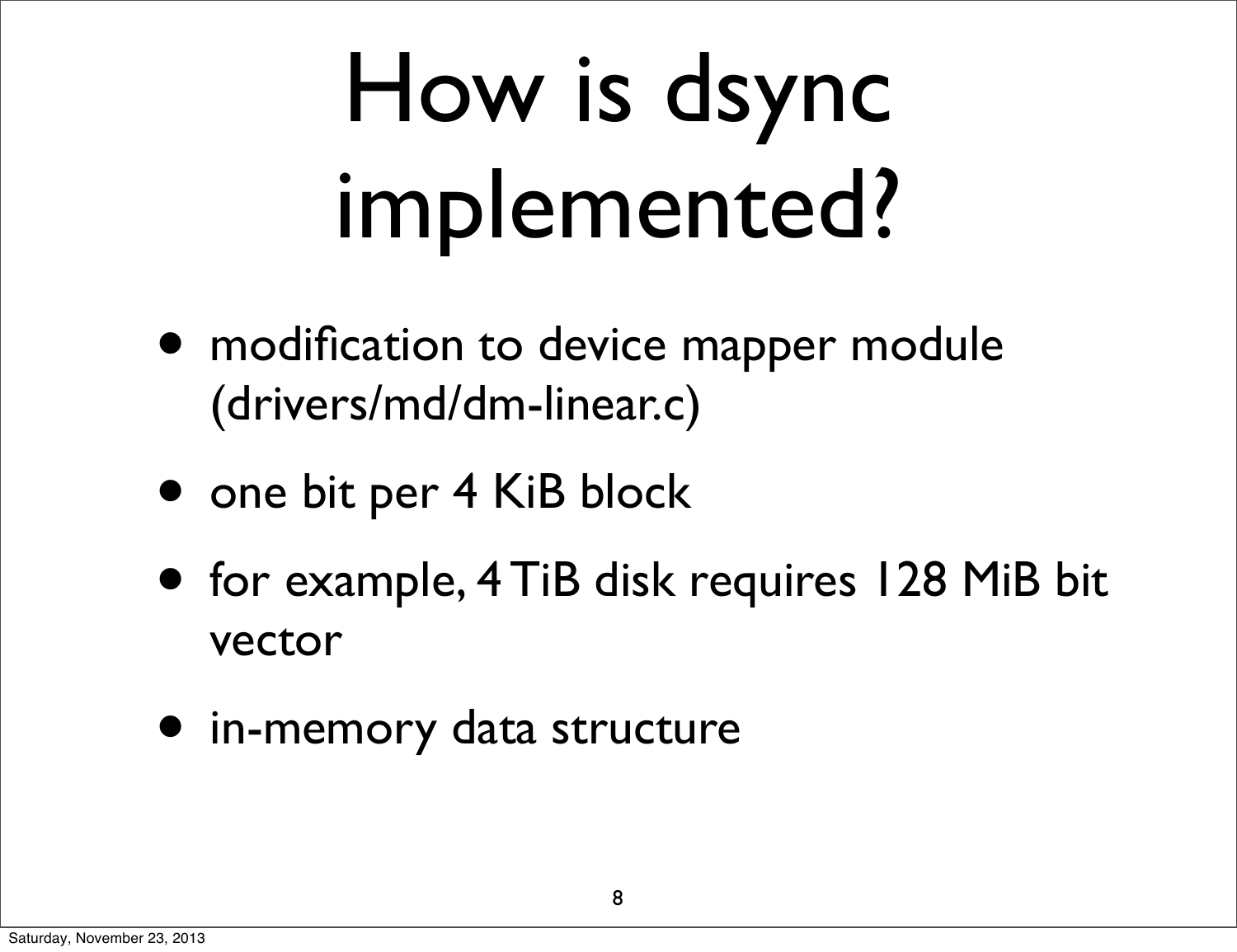## Interfacing with dsync

- virtual file in /proc
- user-space tools to extract and merge block from/into device
- can build shell pipeline:

# dmextract srcdev | ssh remote dmmerge targetdev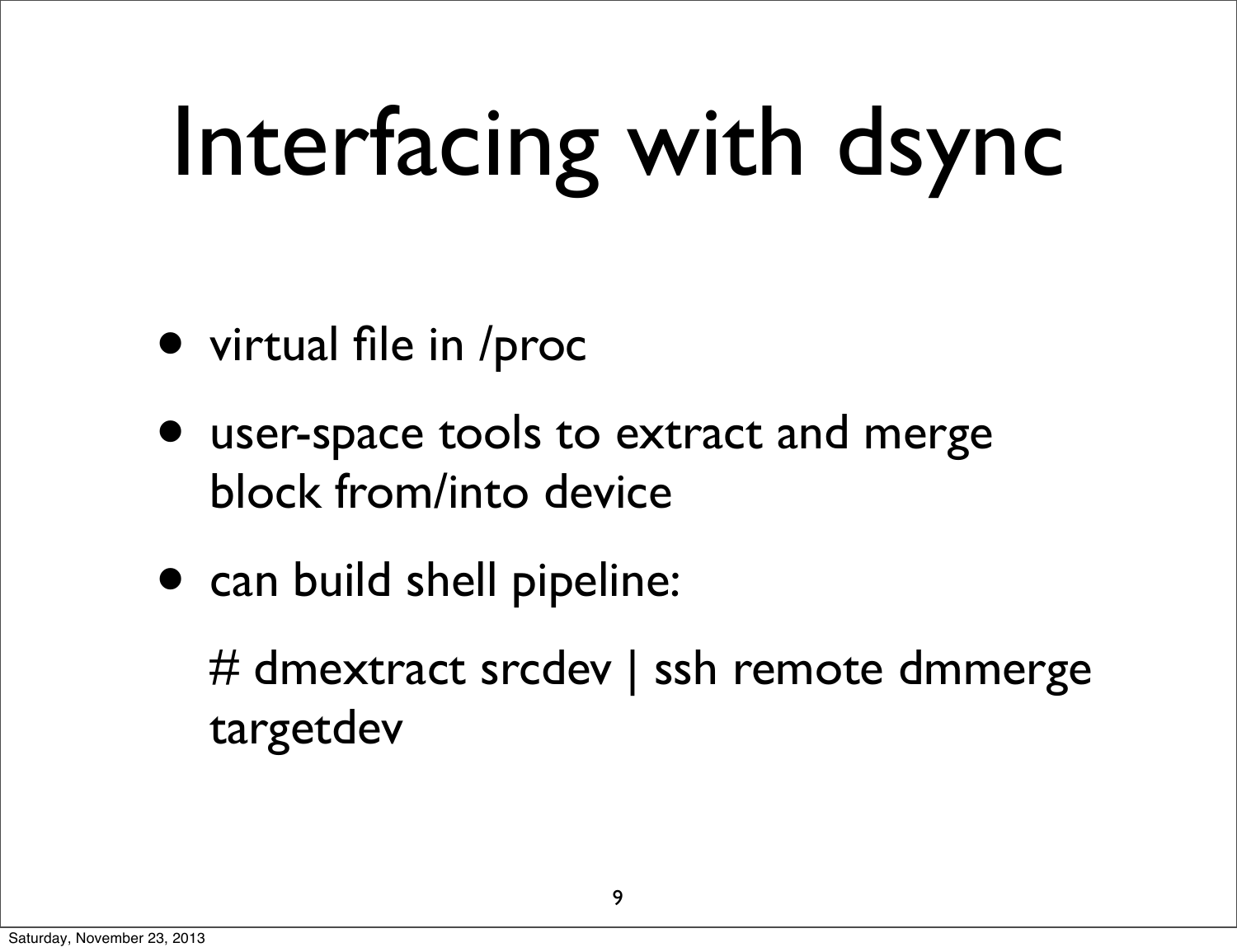#### How was dsync evaluated?

- mix of synthetic and real world workloads
- synthetic: random block modifications
- real world: virtual machine disks (RUBiS) and Microsoft Research traces
- two machines (source and target) connected via switched Gigabit Ethernet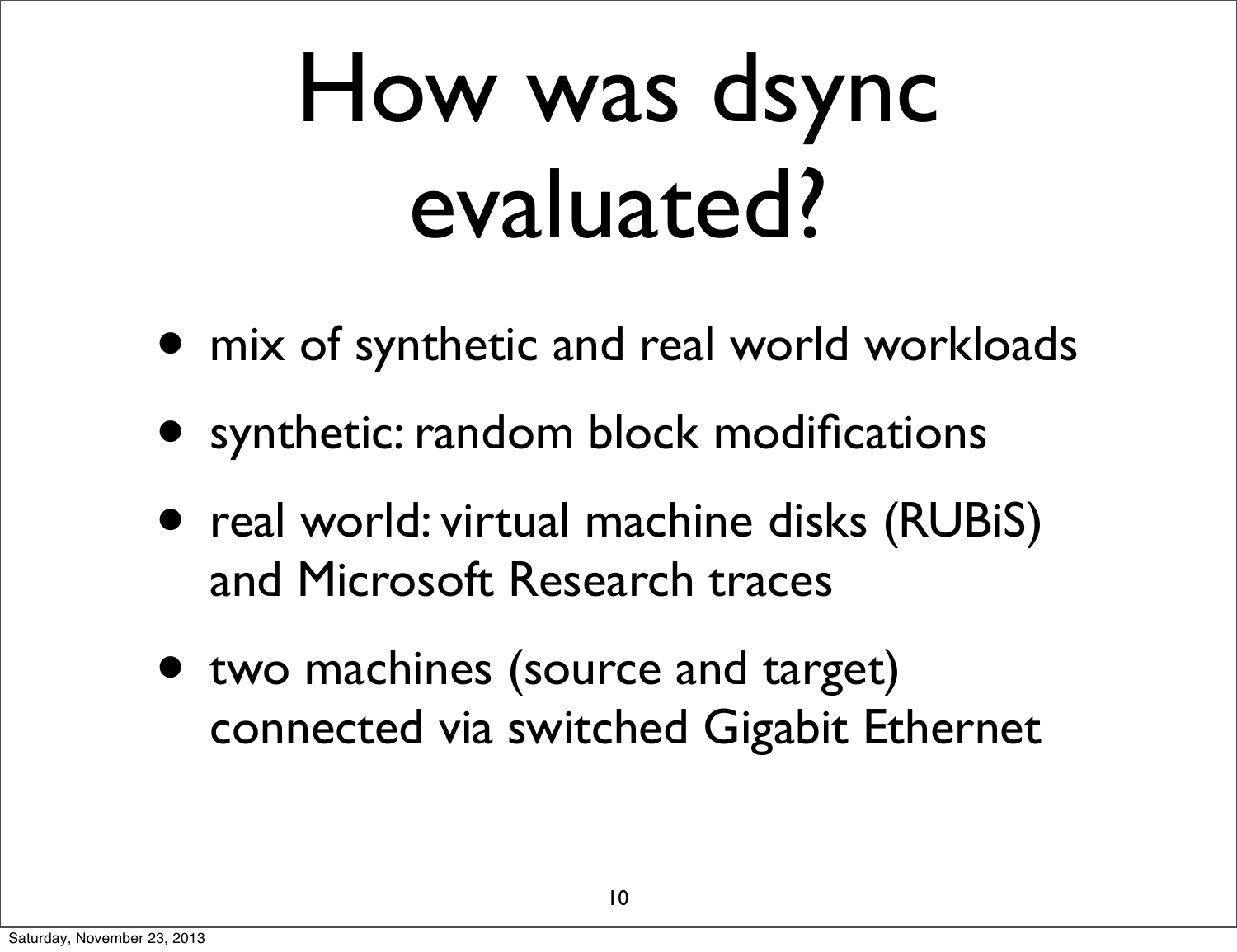#### Sync times for various tools

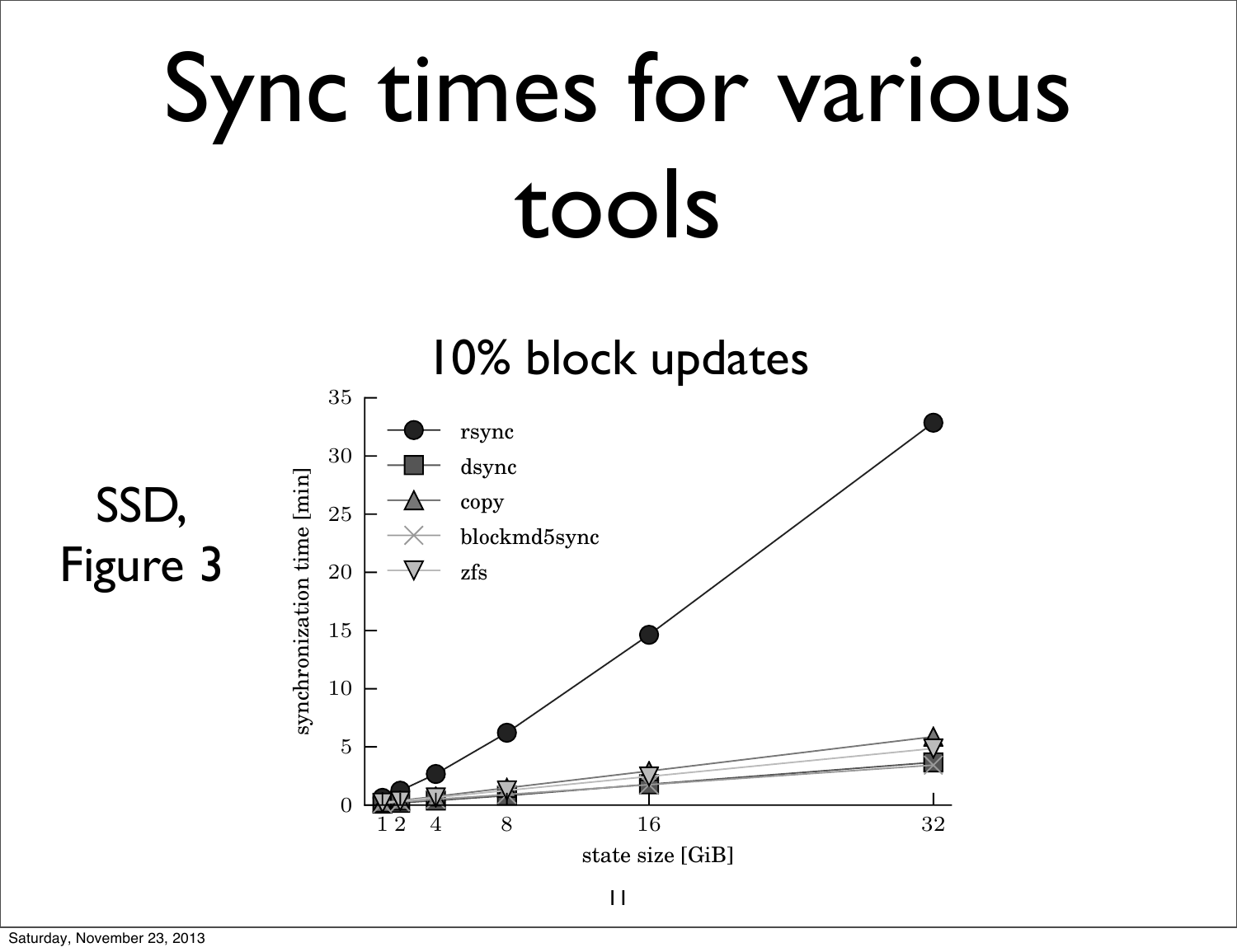#### Sync times for various tools

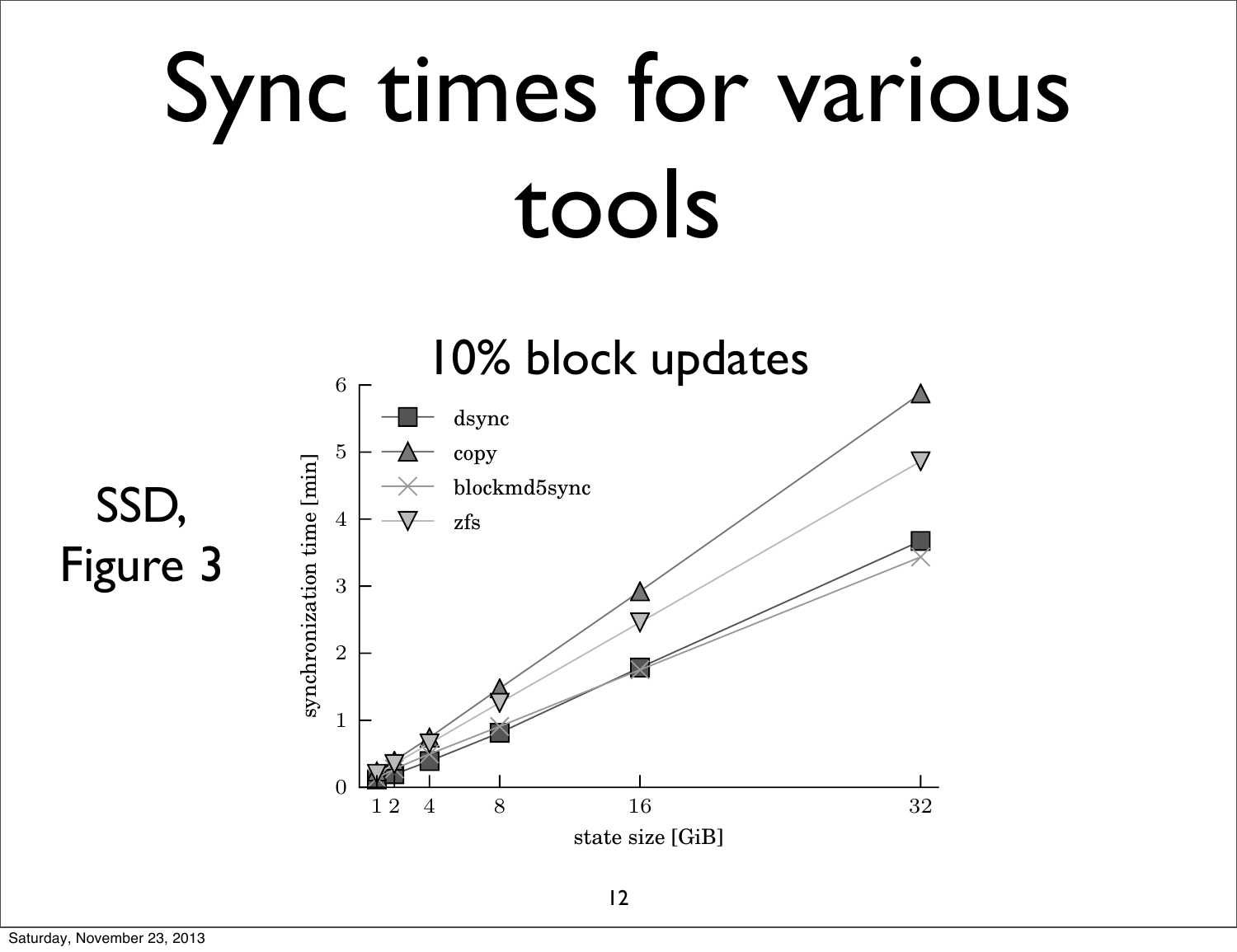### CPU utilization at the source



Figure 4: CPU utilization for a sample run of the syn-station for a sample run of three syn-syn-syn-syn-syn-syn-

Figure 5: Network transmit traffic on the sender side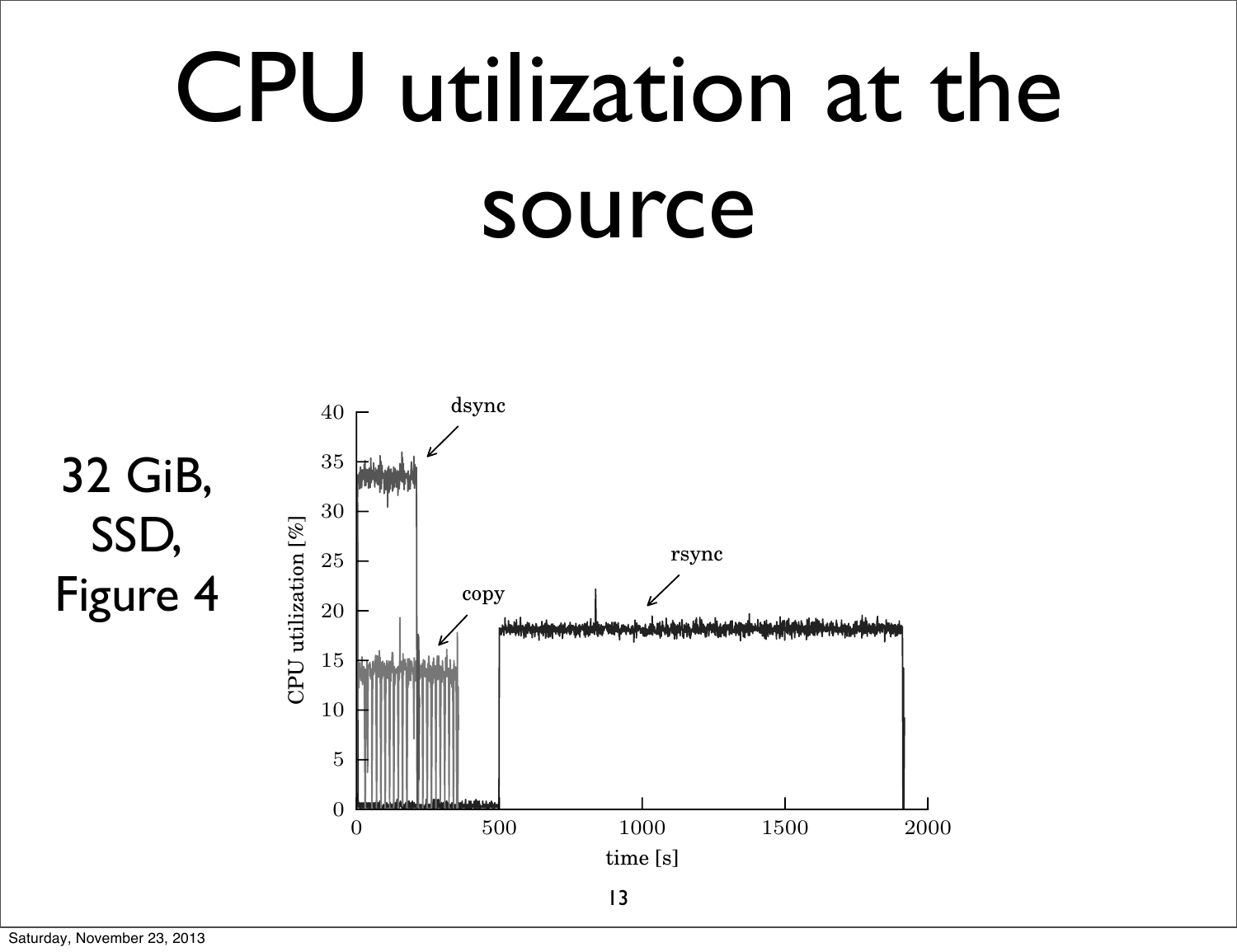### Network utilization at source

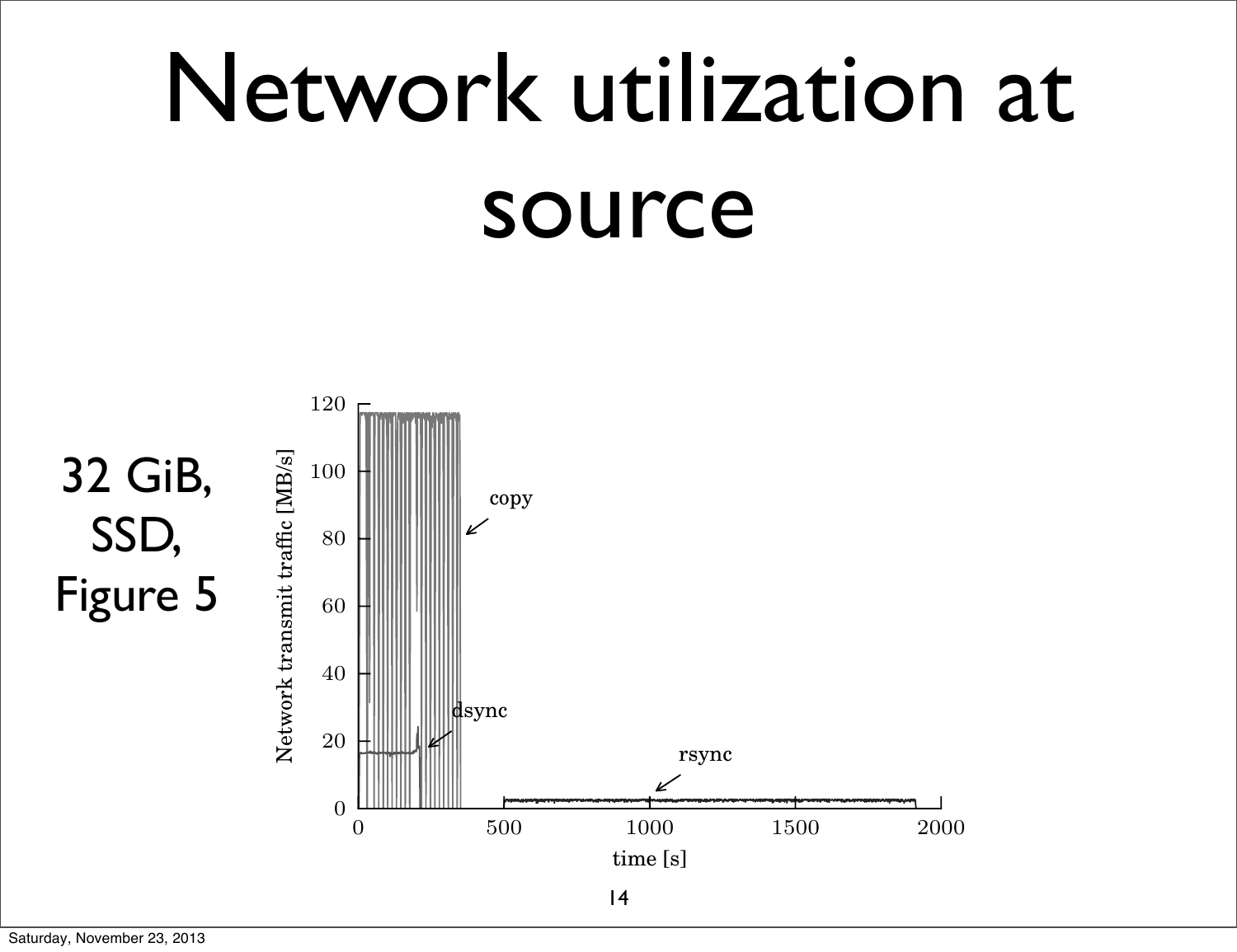### More updates decrease sync time slightly



Figure 6: For comparison, rsynchronizes the same  $\mathcal{F}_{\mathcal{A}}$  is the same  $\mathcal{F}_{\mathcal{A}}$  in the same  $\mathcal{F}_{\mathcal{A}}$ 

Figure 7: Varying the percentage of modified blocks for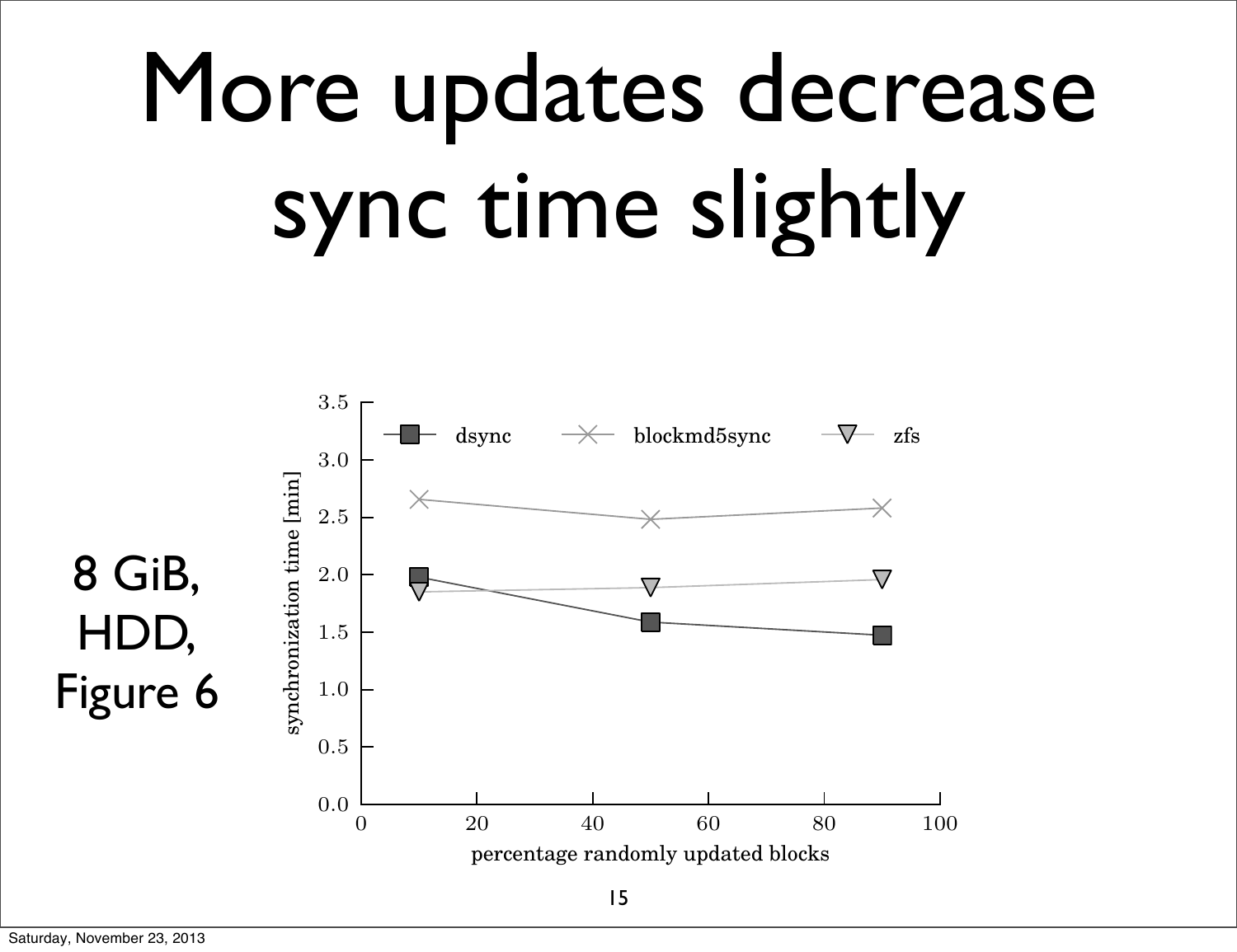#### Sync time on realworld traces



Figure 10: Synchronization times for realistic block-

Figure 11: Synchronization times for realistic block-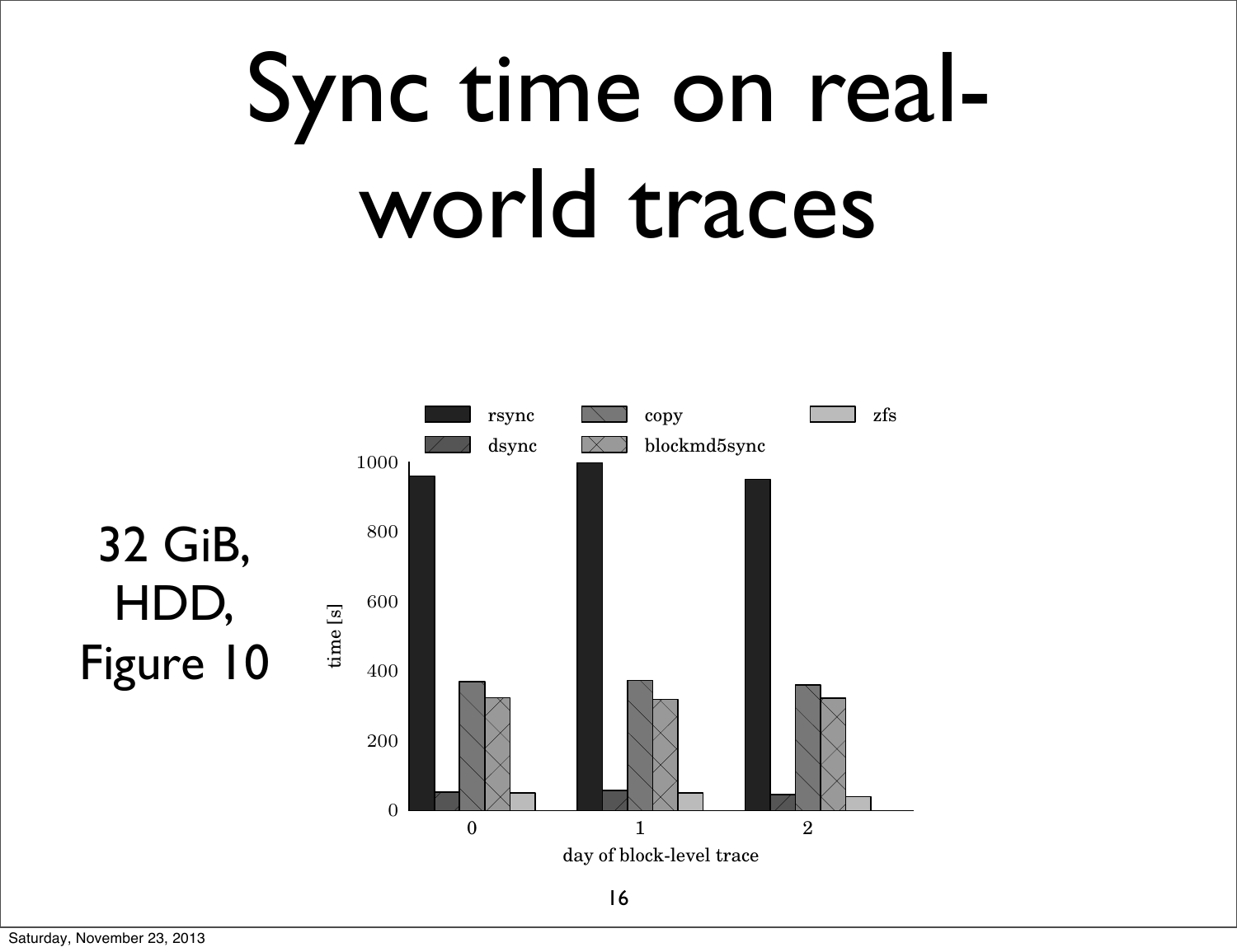#### Summary

- tool to synchronize data at the block device level
- file system agnostic
- trades space for CPU and disk I/O bandwidth: track modifications instead of computing checksums